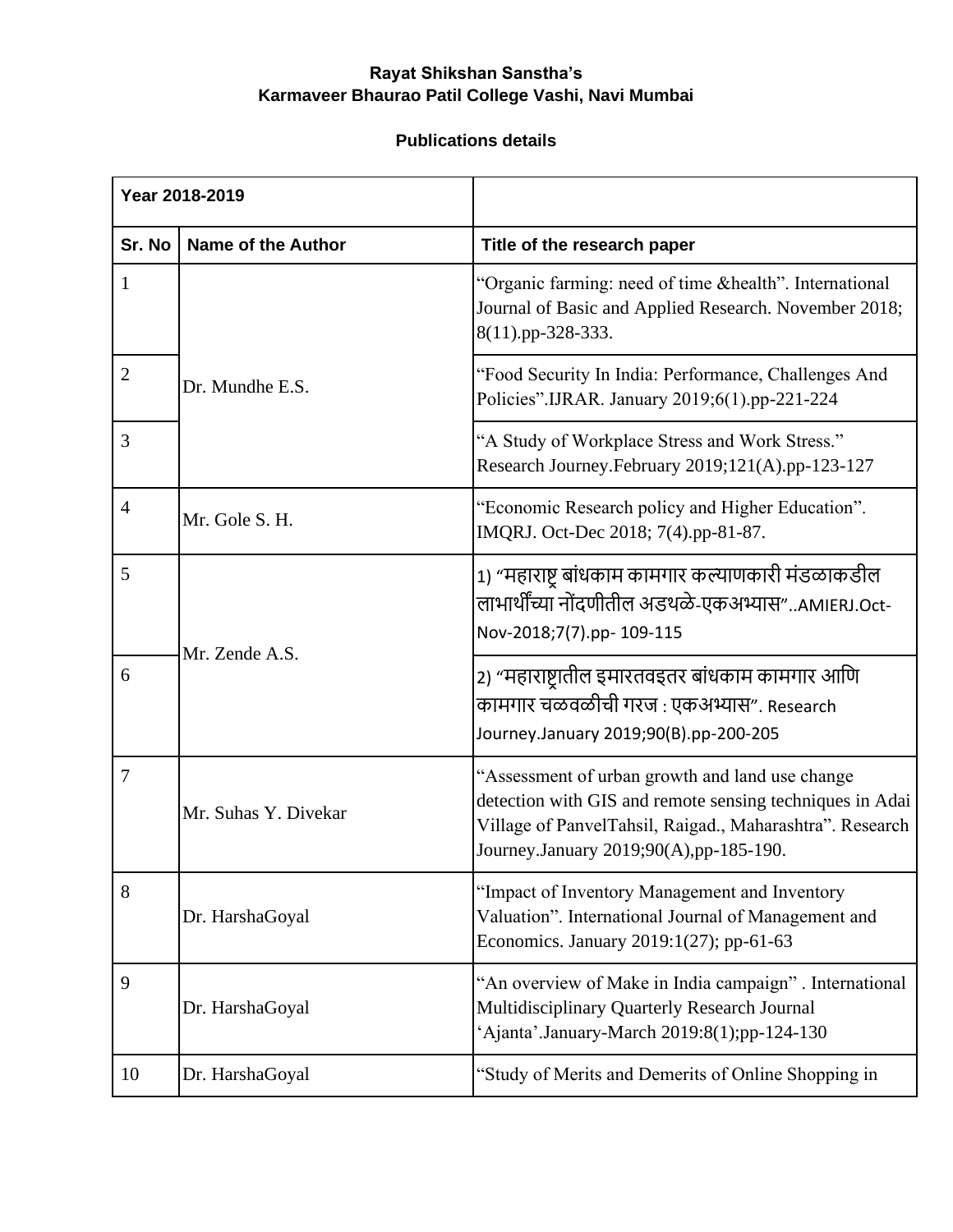|    |                                                            | Maharashtra." International Multidisciplinary Quarterly<br>Research Journal 'Ajanta'.January-March 2019:8(1);pp-<br>32-37                                                                                                    |
|----|------------------------------------------------------------|------------------------------------------------------------------------------------------------------------------------------------------------------------------------------------------------------------------------------|
| 11 | Mr.Nitin G. Gamare                                         | "E-Commerce: A Challenge or an opportunity".<br>International Multidisciplinary Quarterly Research<br>Journal 'Ajanta'.January-March 2019:8(1);pp-45-50                                                                      |
| 12 | Mr.Nitin G. Gamare                                         | "Globalization: Challenges, Opportunities and its Impact<br>on Educational Sector in India" International<br>Multidisciplinary Quarterly Research Journal<br>'Ajanta'.January-March 2019:8(1);pp-15-19                       |
| 13 | Ms. Latika Das                                             | "Autonomy of RBI and Demonetization- A Common<br>Perspective". International Multidisciplinary Quarterly<br>Research Journal 'Ajanta' January-March 2019:8(1);pp-<br>63-66                                                   |
| 14 | Ms. Archana M. Salunkhe                                    | "Impact of Demonetization on Indian Economy and black<br>money". An International Multidisciplinary Quarterly<br>Research Journal 'Ajanta' January-March 2019:8(1);pp-<br>69-76                                              |
| 15 | Ms. Varsha Pawar                                           | "Applicatuion for the electrocatalytic oxidation and<br>amperometric determination of glucose using a composite<br>of nickel hexacyanoferrate integrated grapheme and p-<br>phynelenediammine". RASAYAN Journal of chemistry |
| 16 | Ms. Varsha Pawar                                           | "Selective and efficient detection of hazardous catechol<br>with nickel hexacyanoferrate-graphene modified<br>electrode". Research Journal of chemistry and<br>Environment.                                                  |
| 17 | Dr.Sagar Patil                                             | "New insight towards strikingly improved room<br>temperature ethanol sensing properties of p-type Ce-<br>doped SnO2 sensors." Nature Scientific Reports.                                                                     |
| 18 | Ms. Priti Pawar, Dr. V. S. Shivankar,<br>Mr.Y. A. Gaikwad, | "Ferrous sulphate catalyzed synthesis of 1, 5-<br>Benzothiapines using sonication method." J. Biol. Chem.<br>Chron.                                                                                                          |
| 19 | Mr.Pankaj Dandge                                           | "Impact of GST on the buying behavior of consumers for<br>consumer goods". International Multidisciplinary<br>quarterly research Journal                                                                                     |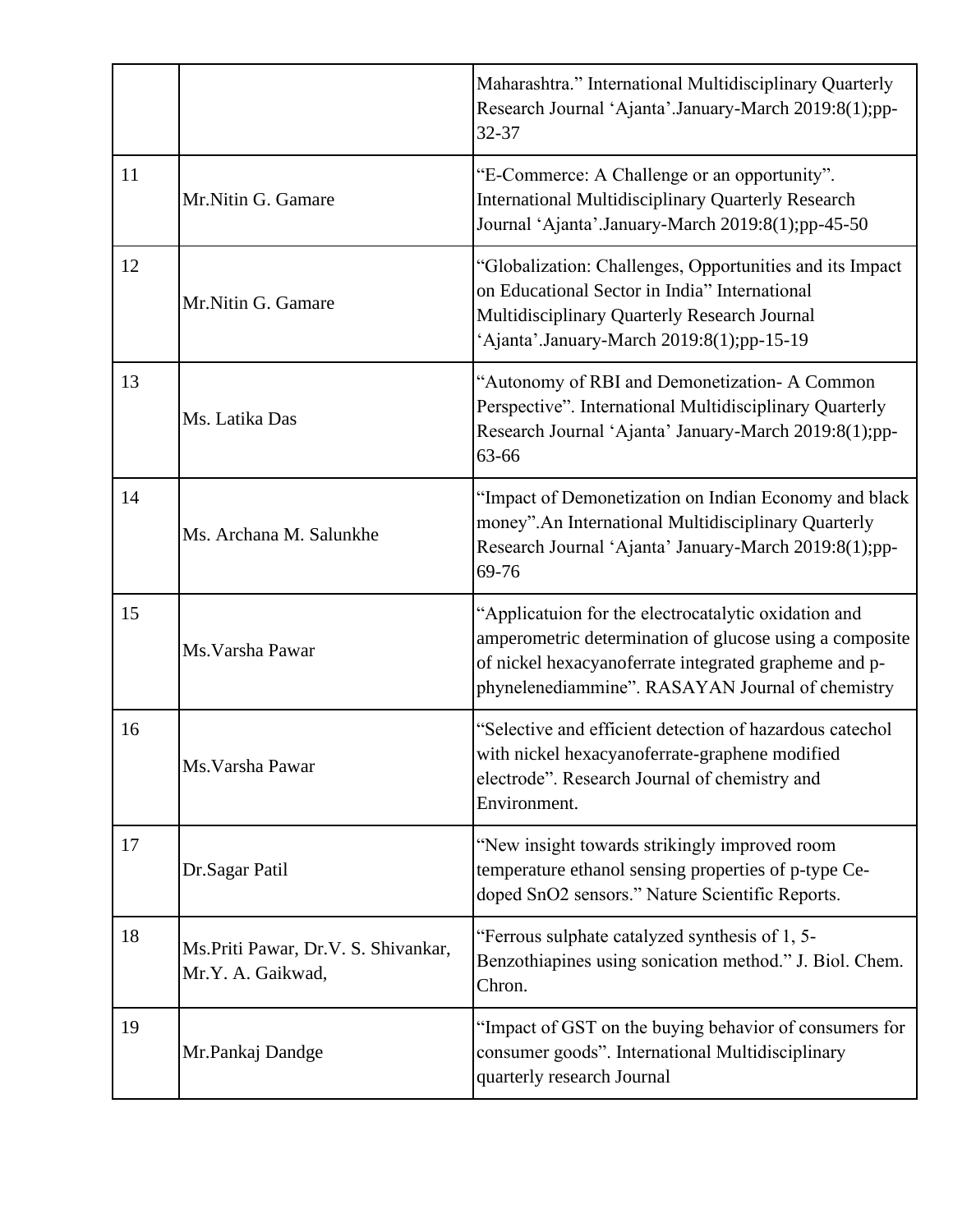| 20 | Mr.Pankaj Dandge     | "Microfinance: A way out for poor". International Journal<br>of Advance and Innovative Research                                                           |
|----|----------------------|-----------------------------------------------------------------------------------------------------------------------------------------------------------|
| 21 | Mr.Pankaj Dandge     | "Impact of accounting ethics on the practice of accounting<br>profession". Sammeksha International journal of<br><b>Commerce Economics and Management</b> |
| 22 | Mr.Pandurang Aakhade | "The Role Of Foreign Direct Investment In Indian<br>Economy". An International Multidisciplinary quarterly<br>research Journal                            |
| 23 | Mr.Pandurang Aakhade | "Green accounting: A new challenges for accounting<br>systems". An International Multidisciplinary quarterly<br>research Journal                          |
| 24 | Mr.Pandurang Aakhade | "Study on Impact of e-Business on entrepreneurship<br>Development". Sameeksha International Journal of<br>Commerece, economics and Management DEC-2018    |
| 25 | Mr.Ganesh Kadam      | "Neoteric Trends In Travel And Tourism." An<br>International Multidisciplinary quarterly research Journal                                                 |
| 26 | Mr.Bhagwan Gherade   | "A case study: Reengineering and development of<br>K.B.P.College library"                                                                                 |
| 27 | Mr.Ravi Dhongade     | "Granthalaya sanganakikaran and bouthik hakka sampada<br>kayada"                                                                                          |
| 28 | Mr.Ravi Dhongade     | "Granthalay Shatra: Pach Sutra                                                                                                                            |
| 29 | Mr.Ravi Dhongade     | "Granthalay Sanganakikaran: Garaj Aani Mahattva                                                                                                           |
| 30 | Dr.Ezaz Shaikh       | "Gender difference in behavioural problems in students<br>with learning disability."                                                                      |
| 31 | Mr.Tamboli Javed G.  | "Gender Identity and Queer Space in R Raj Rao's The<br>Boyfriend". International Multidisciplinary Quarterly<br>Research Journal 'Ajanta'                 |
| 32 | Dr. Munde B.M.       | A Study of Recent Trends in Maharashtra's Annual<br><b>Budget</b>                                                                                         |
| 33 | Mr. B.P.Pawar        | "Political Violence Portrayed in Maps of the Soul".<br>International Politics.June 2019;7(6),317-325                                                      |
| 32 | Mr. Aniruddha Phadke | "E-Sketch Drawing of wanted Terrorist Using Composite                                                                                                     |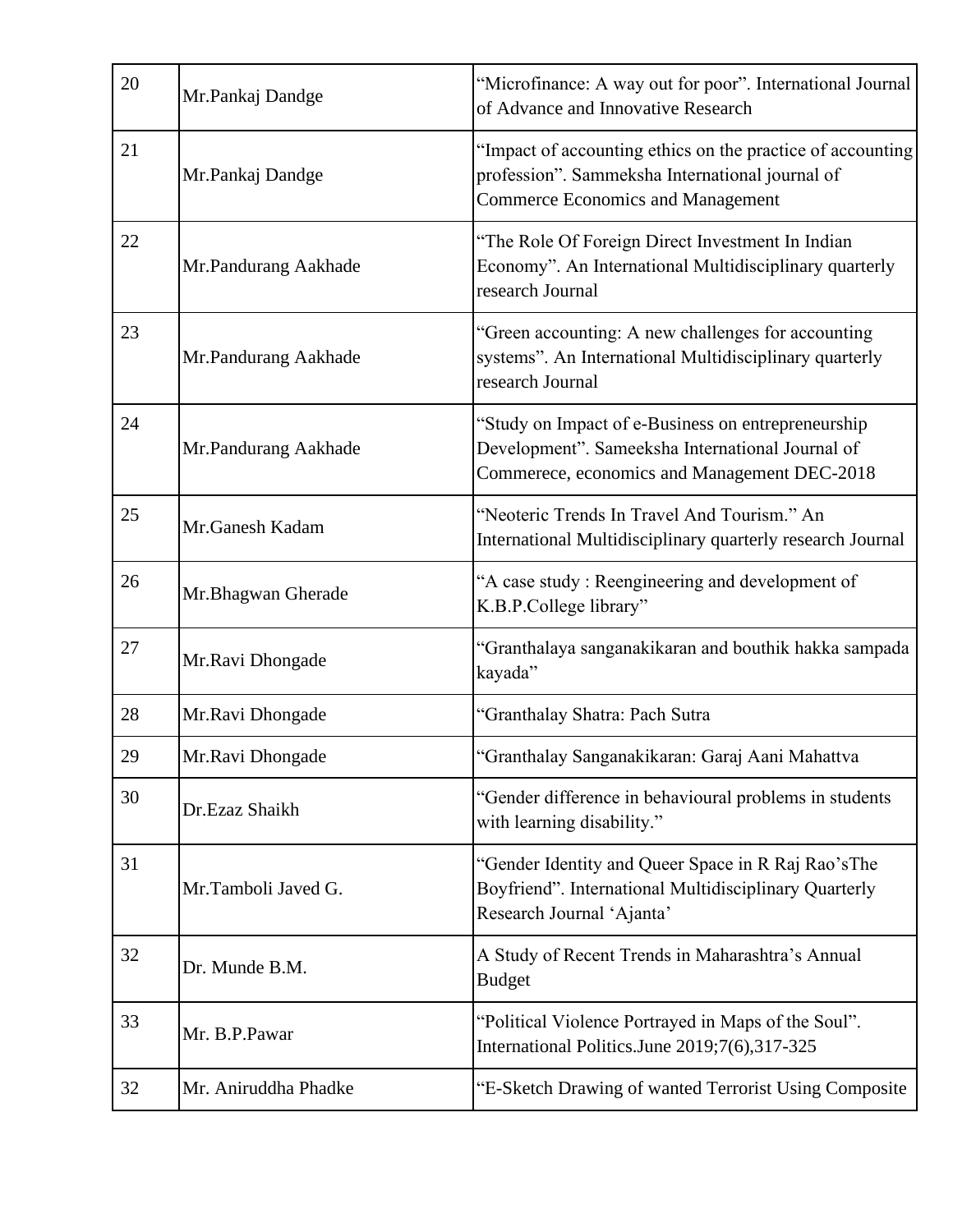|  | Software Implementation in Python"International Journal |
|--|---------------------------------------------------------|
|  | of Electronics Engineering. June $2019;11(1)$ :         |

| Year 2019-2020 |                                        |                                                                                                                         |
|----------------|----------------------------------------|-------------------------------------------------------------------------------------------------------------------------|
| Sr. No         | <b>Name of the Author</b>              | Title of the research paper                                                                                             |
| 1              | Dr Vivek Bhoir                         | A Comparative Study of Investment in LIC's E-Flat Scheme<br>and Investment in Actual Flat                               |
| $\overline{2}$ | Ms. Chandrakala Kaluram Mhatre         | A Study of Custmer's Approach Towards Advertising of<br>Online Businesses Through Social Media in Navi Mumbai<br>Region |
| 3              | Dr. Harsha Bharat Goyal                | E-Waste Management and Its Challenges Special Reference<br>To Navi Mumbai                                               |
| 4              | Miss. Shruti Vivekanand<br>Devrukhakar | E-Recruitment: Trends amongst Youth in Navi Mumbai                                                                      |
| 5              | Mr. Nitin Gautam Gamare                | M-Commerce: An Overview                                                                                                 |
| 6              | Gurumeet. C. Wadhawa                   | A Comparative Study of Investment in LIC's E-Flat Scheme<br>and Investment in Actual Flat                               |
| $\overline{7}$ | Gurumeet C. Wadhawa,                   | Dye Adsorbent Capacity Of Waste Tunic From Onion<br>(Allium Cepa L.)                                                    |
| 8              | G. C. Wadhawa                          | Red Mud Catalyzed Synthesis of Benzimidazole,<br><b>Benzothiazoles and Quinoxalines</b>                                 |
| 9              | Dr. B. M. Munde                        | A Study of Crop Insurance and Farmer                                                                                    |
| 10             | Mr. Yogesh Y. Lokhande.                | Recent Notable Trends in Banking Sector in India.                                                                       |
| 11             | Dr Eknath Mundhe                       | <b>Business Ethics: Elements and Importance</b>                                                                         |
| 12             | Dr Harshad Jadhav                      | Role of Commercial Banks in Agricultural Development of<br>India                                                        |
| 13             | Ms. Latika Das                         | "A Study of Issues and Concerns of E-Business With<br>Reference To Data Privacy and Security."                          |
| 14             | Ashwini Pande                          | Comparative study of total anti-oxidant Capacity and total                                                              |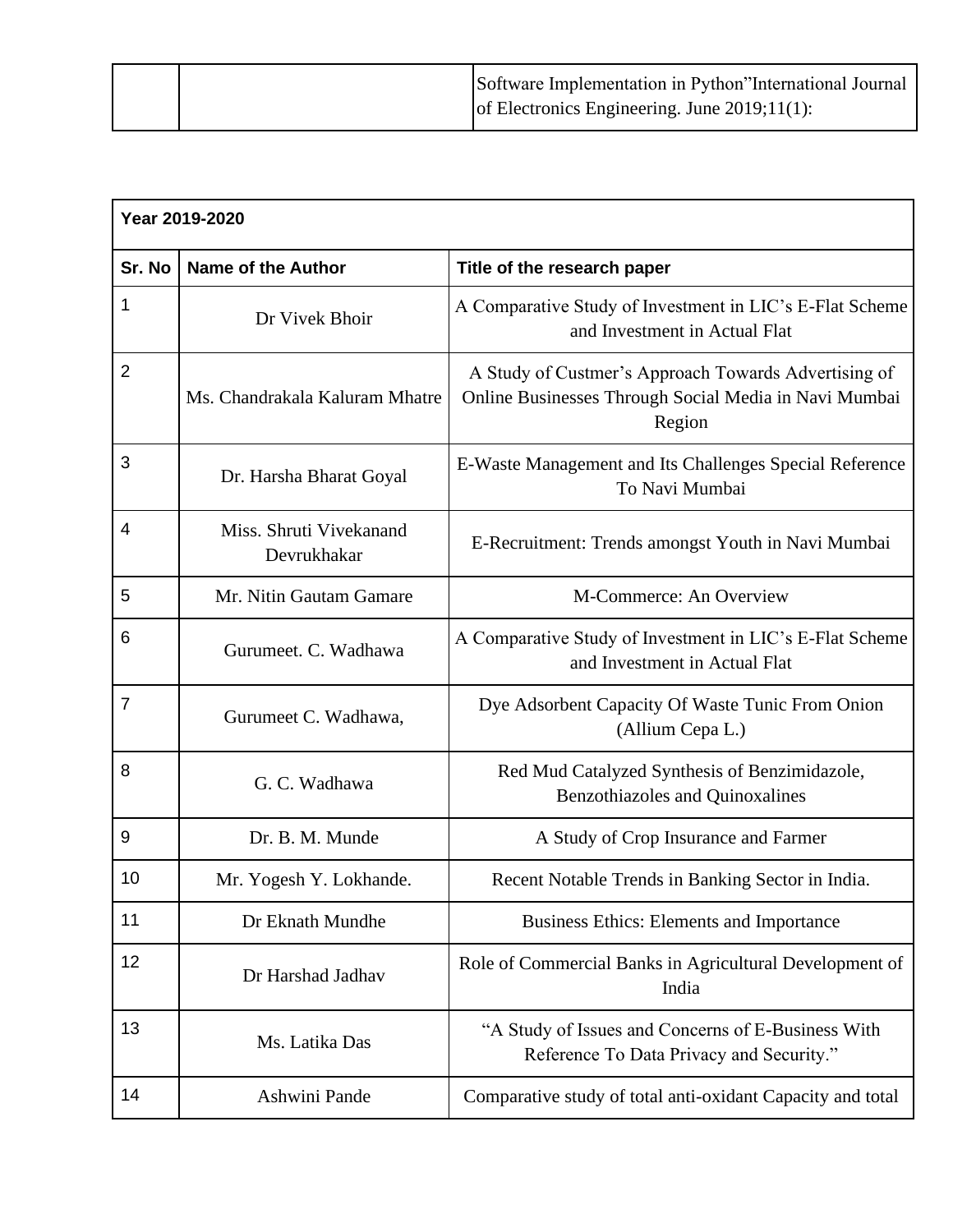|    |                                              | fat content in various brands and sources of milk available in<br>India                                                 |
|----|----------------------------------------------|-------------------------------------------------------------------------------------------------------------------------|
| 15 | Ms. Archana Mangesh Salunkhe                 | B2B Marketing and It's Impact on The Performance of The<br>Company                                                      |
| 16 | Savita Thapa                                 | Comparative study of E- banking in Public Sector Bank and<br><b>Private Sector Bank</b>                                 |
| 17 | Kapil Baban Mohite                           | A Study on E-Consumerism in cyber world                                                                                 |
| 18 | Prof. Pooja Acharya                          | "The Study of Emerging Trends of HRM in Insurance<br>Sector"                                                            |
| 19 | Mr.Anil S. Zende                             | Evaluation of India's Performance towards Achievement of<br>Zero Hunger goal".                                          |
| 20 | Mrs. Pranita G. Bhale, Dr. Arun D.<br>kamble | Hydro biological Study of Water in Pen Tahsil, Dist.Raigad                                                              |
| 21 | Ms. Archana Mangesh Salunkhe                 | B2B Marketing and It's Impact on The Performance of The<br>Company                                                      |
| 22 | Kapil Baban Mohite                           | A Study on E-Consumerism in cyber world                                                                                 |
| 23 | Dr Harsha Bharat Goyal                       | E-Waste Management and Its Challenges Special Reference<br>To Navi Mumbai                                               |
| 24 | Pooja Aacharya                               | "The Study of Emerging Trends of HRM in Insurance Sector                                                                |
| 25 | Mr Anil Zende                                | Evaluation of India's Performance towards Achievement of<br>Zero Hunger goal".                                          |
| 26 | Mrs Pranita Bhale                            | Hydro biological Study of Water in Pen Tahsil, Dist. Raigad                                                             |
| 27 | Ms Chandrakala Mhatre                        | A Study of Custmer's Approach Towards Advertising of<br>Online Businesses Through Social Media in Navi Mumbai<br>Region |
| 28 | Dr Gurumeet Wadhwa                           | Synthesis of Coumarin under Green approach using Plant<br>assisted Zinc oxide Nanoparticles                             |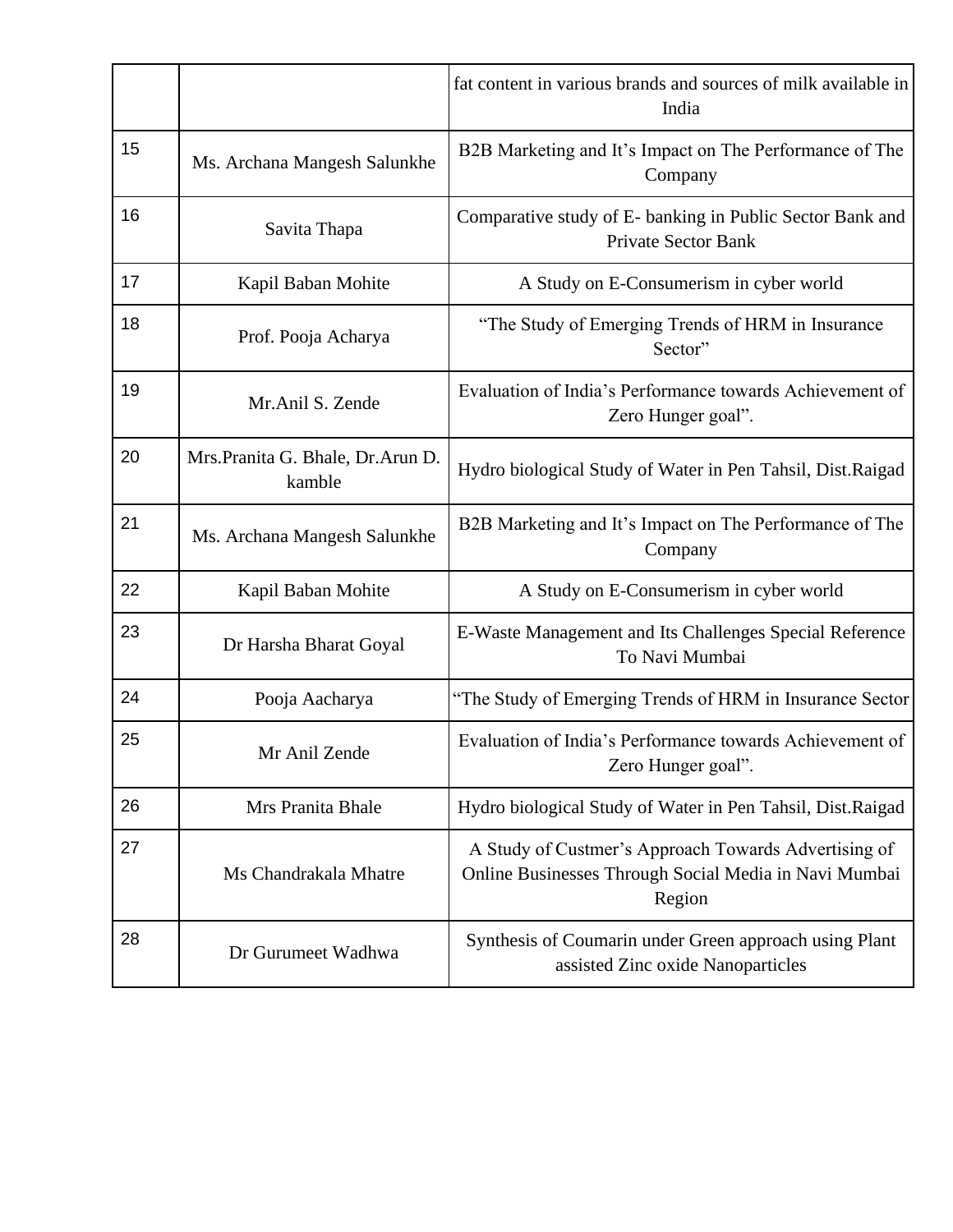| Year 2020-2021 |                           |                                                                                                                                                              |
|----------------|---------------------------|--------------------------------------------------------------------------------------------------------------------------------------------------------------|
| Sr. No         | <b>Name of the Author</b> | Title of the research paper                                                                                                                                  |
| 1              | Dr Rajeshri Ghorpade      | Degrdation and Decolorization of textile grade dyes by<br>prominenet isolates obtained from textile effluent sample                                          |
| $\mathfrak{2}$ | Dr Laxman V Gavali        | Ambient Air Quality Monitoring by Analysis of SO2, NOx,<br>RSPM and SPM in Navi Mumbai City                                                                  |
| 3              | Dr B.M.Munde              | A Study of Crop Insurance and Farmers                                                                                                                        |
| 4              | Mr Yogesh Lokhande        | Recent Notable Trends in Banking Sector in India.                                                                                                            |
| 5              | Mr Anil Zende             | Evaluation of India's Performance towards Achievement of<br>Zero Hunger goal".                                                                               |
| 6              | Ms. Deepali Mohite        | The fortification of biscuits with coriander leaf powder and its<br>effect on physical chemical antioxidant, nutritional and<br>organoleptic characteristics |
| 7              | Dr Laxman V Gavali        | Study of Physiochemical Properties and Heavy Metals in<br>Edible Oil Consumed in Mumbai                                                                      |
| 8              | Dr. Kamlesh V. Chandekar  | A facilely one pot flash combustion synthesis of La@ZnO<br>nanoparticles and their characterizations for optoelectronic and<br>photocatalysis application.   |
| 9              | Dr. Paresh S Gaikar       | Binderless synthesis of nanoknotnet-like cobalt oxide for<br>supercapacitor application                                                                      |
| 10             | Dr Bipin S. Shinde        | The Eggshell Waste Transformed Green and Efficient<br>Synthesis of K-Ca(OH)2 Catalyst for Room Temperature<br><b>Synthesis of Chalcones</b>                  |
| 11             | Dr. Kamlesh V. Chandekar  | An in-depth investigation on physical properties of facilely<br>synthesized CdS nanostructures affected by Dy doping for<br>optoelectronic technology.       |
| 12             | Dr. Kamlesh V. Chandekar  | Visible light sensitive Cu doped ZnO: facile synthesis,<br>characterization and high photocatalytic response                                                 |
| 13             | Dr. Archana Chavan        | Studies on properties of NiO-GDC nano-composite and Ni-<br><b>GDC</b> cermet                                                                                 |
| 14             | Dr. Kamlesh V. Chandekar  | Tuning the optical band gap and magnetization of oleic acid                                                                                                  |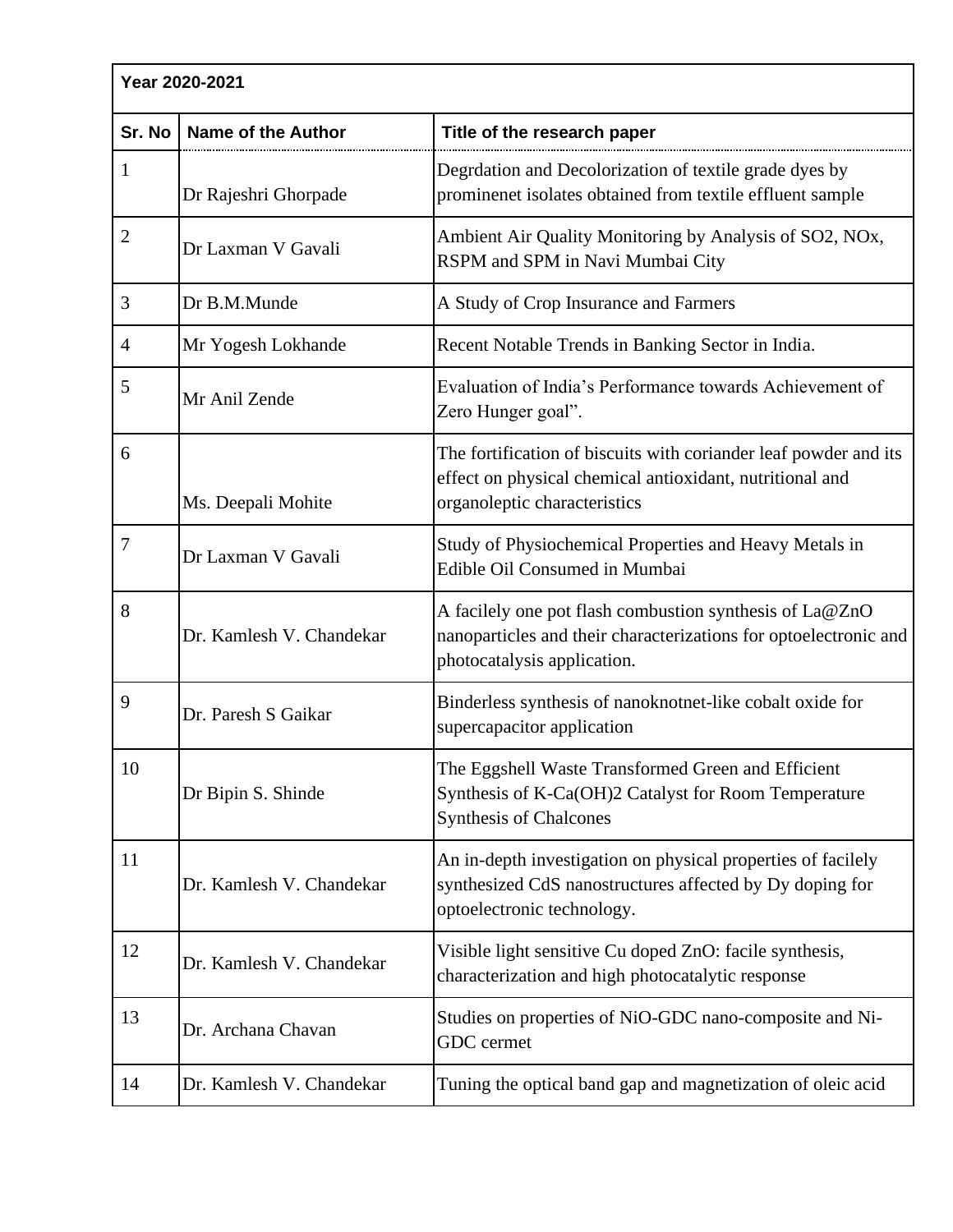|    |                          | coated CoFe2O4 NPs synthesized by facile hydrothermal<br>route.                                                                                                                                |
|----|--------------------------|------------------------------------------------------------------------------------------------------------------------------------------------------------------------------------------------|
| 15 | Ms. Deepali Mohite       | Encapsulation techniques for delivery of bioactive compounds<br>in milk and dairy products - a review                                                                                          |
| 16 | Dr. Kamlesh V. Chandekar | A facile microwave synthesis of Cr doped CdS QDs and<br>investigation of their physical properties for optoelectronic<br>applications                                                          |
| 17 | Dr. Kamlesh V. Chandekar | Microwave-assisted synthesis of Mg@PbI2 nanostructures and<br>their structural, morphological, optical, dielectric and electrical<br>studies for optoelectronic technology                     |
| 18 | Dr Bipin S.Shinde        | Enhanced catalytic activity of bio-fabricated ZnO NPs<br>prepared by ultrasound-assisted route for the synthesis of<br>tetraketone and benzylidenemalonitrile in hydrotropic aqueous<br>medium |
| 19 | Dr. Kamlesh V. Chandekar | Structure-morphology-optical and nonlinear characteristics of<br>spray pyrolysis CdS thin films: an effect of Gd doping content                                                                |
| 20 | Dr. Kamlesh V. Chandekar | A novel terbium doping effect on physical properties of lead<br>sulfide nanostructures: A facile synthesis and characterization,                                                               |
| 21 | Dr. Kamlesh V. Chandekar | An in-depth investigation of structural, vibrational,<br>morphological, linear, photoluminescence, and nonlinear<br>characteristics of CdS films: An effect of Nd doping,                      |
| 22 | Dr.Hrishikesh Deokar     | Oxidation of Benzoic and n- butyric Acid hydrides by thallium<br>(III) in acidic medium- A Kinetic and Machanestic approach                                                                    |
| 23 | Dr.Gurumeet C Wadhawa    | A Green, Sustainable Diels-Alder Protocol for the Synthesis of<br>Tetrahydro-1H-isoindole-1,3(2H)-dioneCatalyzed byChiral<br>Ionic Liquid                                                      |
| 24 | Dr.Gurumeet C Wadhawa    | Dakin-West reaction for Synthesis of $\beta$ -Acetamido Ketones<br>Catalyzed byred mud -Green approach                                                                                         |
| 25 | Dr.Gurumeet C Wadhawa    | Degradation of the industrial dye using the nanoparticles<br>synthesized from flowers of plant Ceropegia attenuata                                                                             |
| 26 | Dr B.M.Munde             | A study of Navi Mumbai Muncipal Corporation's expedinture<br>on health                                                                                                                         |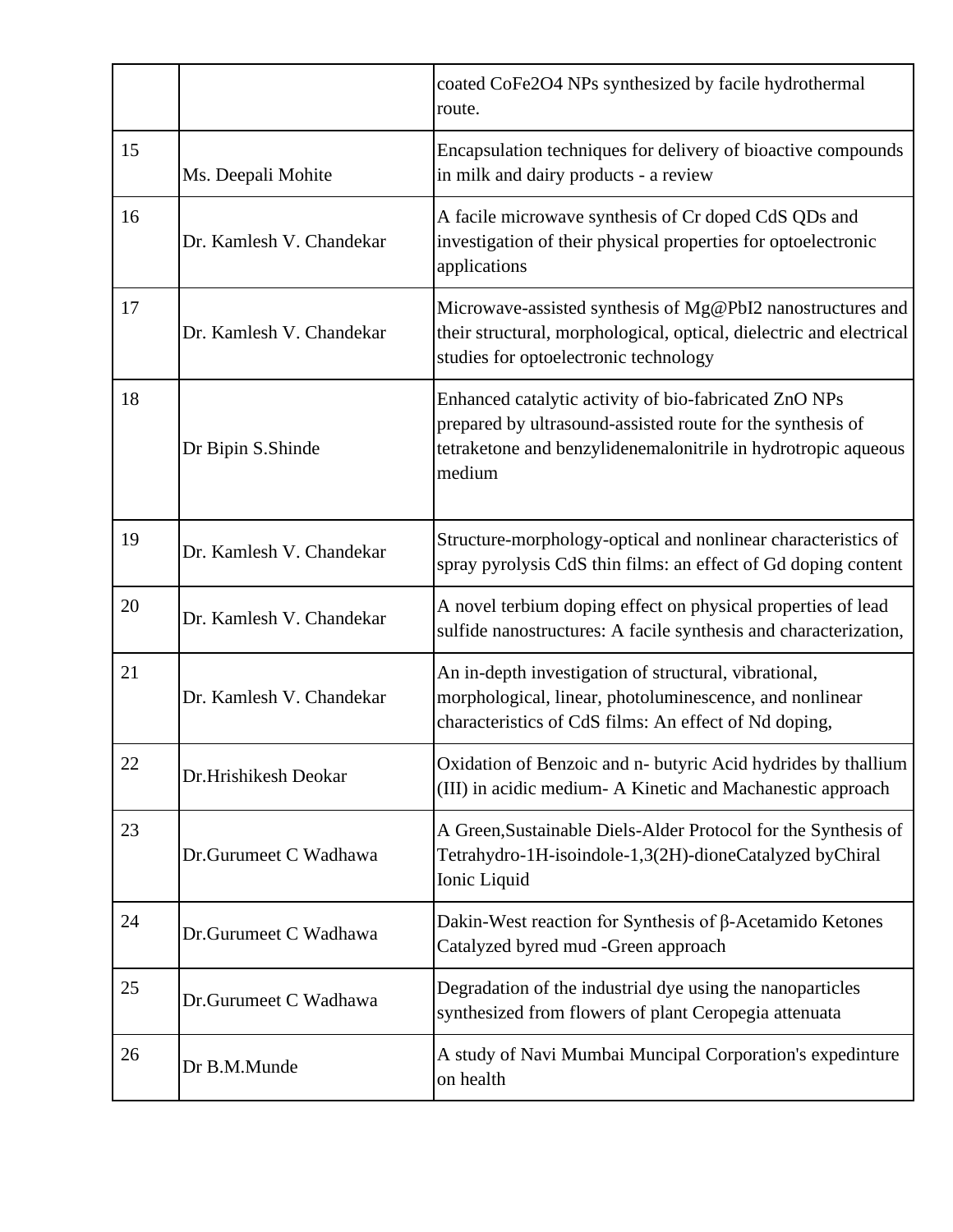| 27 | Dr.Gurumeet C Wadhawa    | Metal Complex an efficient, recyclable and inexpensive<br>catalyst for the one-pot synthesis of 5-alkoxycarbonyl-4-aryl-3,<br>4-dihydropyrimidin-2 (1H)-ones derivatives. |
|----|--------------------------|---------------------------------------------------------------------------------------------------------------------------------------------------------------------------|
| 28 | Dr. Kamlesh V. Chandekar | Novel Mg@ZnO nanoparticles synthesized by facile one-step<br>combustion route for antimicrobial, cytotoxicity and<br>photocatalysis applications                          |
| 29 | Dr. Gurumeet C Wadhawa   | Waste pericarp of ananas comosus in green synthesis zinc<br>oxide nanoparticles and their application in waste water<br>treatment                                         |
| 30 | Dr. Kamlesh V. Chandekar | Novel rare earth Dy doping impact on physical properties of<br>PbI2 nanostructures synthesized by microwave route for<br>optoelectronics                                  |
| 31 | Dr. Kamlesh V. Chandekar | An impact of La doping content on key physical properties of<br>PbS spherical nanoparticles facilely<br>synthesized via low temperature chemical route                    |
| 32 | Dr. Kamlesh V. Chandekar | Novel terbium doping effect on physical properties of lead<br>sulfide nanostructures: A facile synthesis and characterization                                             |
| 33 | Dr E.S.Mundhe            | The Study on impact of digital platform: over the top (OTT)                                                                                                               |
| 34 | Dr. Harshad L. Jadhav    | A study of education aspect for women empowerment in the<br>middle-class population in Pune and Pimpri Chinchwad City                                                     |
| 35 | Dr. Kamlesh V. Chandekar | Novel rare earth yttrium doping effect on physical properties<br>of PbS nanostructures: facile synthesis and characterization.                                            |
| 36 | Dr. Kamlesh V. Chandekar | Post Anneling effects on structural and magnetic properties of<br>pulsed laser deposition grown Co-Ni-Al ferromagnetic shape<br>memory alloys thin films                  |
| 37 | Dr. Gurumeet C Wadhawa   | Antioxidant activity and phytochemical characterization of<br>leaves and flower of Ceropegia jaini                                                                        |
| 38 | Dr. Gurumeet C Wadhawa   | Phytochemical screening, antioxidant and anti-inflammatory<br>activity of Urginea indica (Roxb) kunth, hyacinthaceae                                                      |
| 39 | Dr Gajanan Dhanorkar     | Fixed Point Outcomes in the Metric Space of Cone.                                                                                                                         |
| 40 | Dr. Shubhada Nayak       | Chemical and Microbiological Analysis of Organic Manure of<br>Nisargruna Biogas Plant and its application as a carrier<br>material for Biofertilizers                     |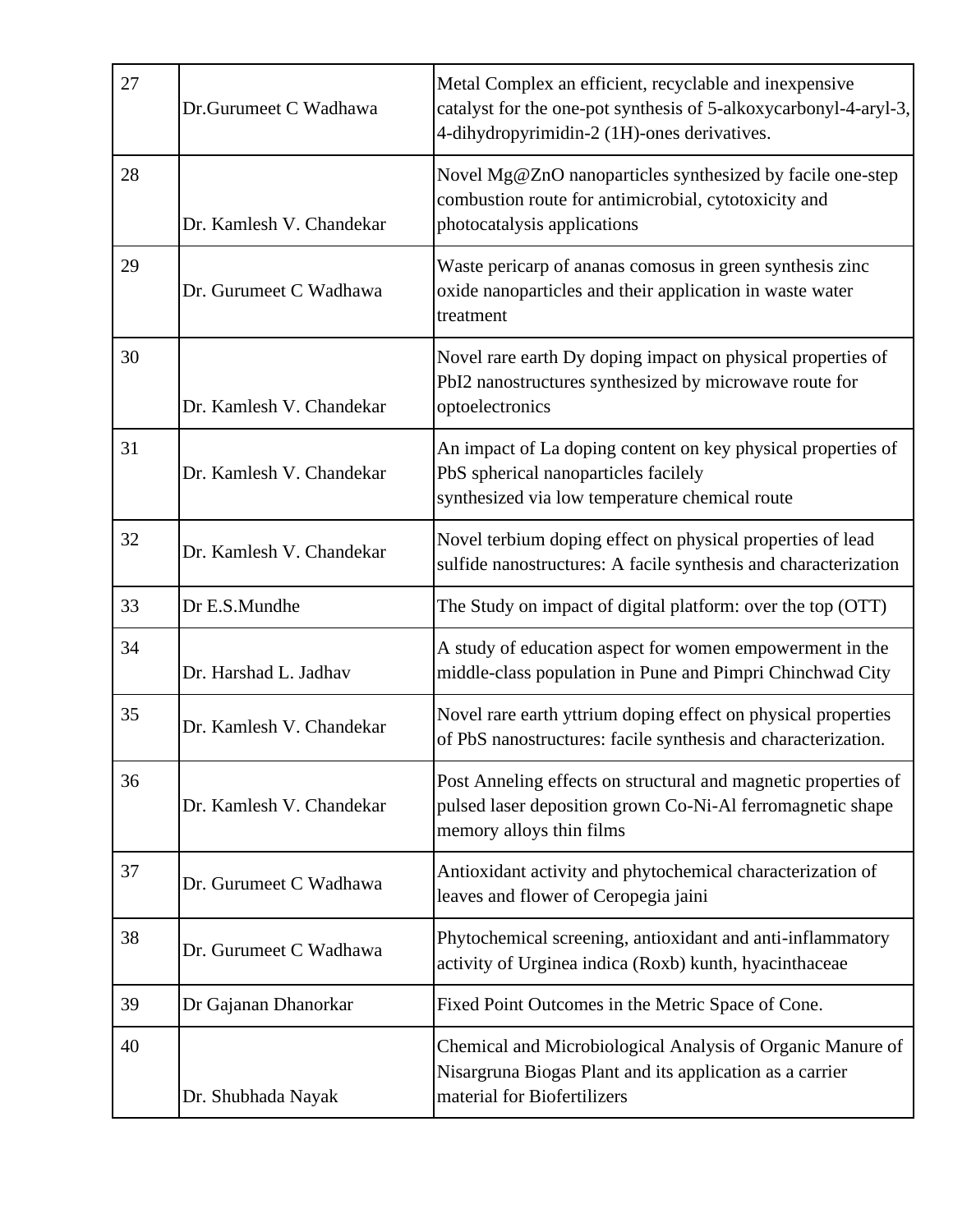| 41 | Dr. Gurumeet C Wadhawa   | Waste seeds of ziziphus rugosa lam. as potential material for<br>removal of heavy metal from waste                                                                            |
|----|--------------------------|-------------------------------------------------------------------------------------------------------------------------------------------------------------------------------|
| 42 | Dr. Kamlesh V. Chandekar | Tailoring the structure-morphology-vibrational-optical-<br>dielectric and electrical characteristics of Ce@NiO NPs<br>produced by facile combustion route for optoelectronics |
| 43 | Dr. Kamlesh V. Chandekar | A noticeable consistent improvement in photocatalytic<br>efficiency of hazardous textile dye through facile flash<br>combustion synthesized Li-doped ZnO nanoparticles        |
| 44 | Dr Bipin S.Shinde        | 'In water' exploration of Alpinia zerumbet-fabricated CuO NPs<br>in the presence of NaPTS at room temperature: green synthesis<br>of 1, 8-dioxooctahydroxanthene derivatives  |
| 45 | Dr. Kamlesh V. Chandekar | One-spot fabrication and in-vivo toxicity evaluation of core-<br>shell magnetic nanoparticles                                                                                 |
| 46 | Mr Prasad Mane           | Biogenic synthesis of ZnO nanoparticles from Parthenium<br>histerophorus extract and its catalytic activity for building<br>bioactive polyhydroquinolines                     |
| 47 | Dr. Gurumeet C Wadhawa   | Phytochemical Analysis And DPPH Antioxident<br>Activity Of Root And Bark Of Syzygium Socksii<br>(DUTHIE) Plant.                                                               |
| 48 | Dr Arun Valvi            | Solvent-Controlled Regioselectivity in Nucleophilic<br>Substitution Reactions of 1-X-2, 4-Difluorobenzenes with<br><b>Morpholine Using Deep Eutectic Solvents</b>             |
| 49 | Dr Shubhada Nayak        | Antibacterial activity of plaectranthus amboinicus against<br>multiple drug resistant isolates obtained from samples of<br>urinary tract infection                            |
| 50 | Dr Shubhada Nayak        | Development of a Biofertilizer for viticulture.                                                                                                                               |
| 51 | Dr. Kamlesh V. Chandekar | Dielectric and electrical properties of La@NiO SNPs for high<br>perfrmanance optoelectronic applications                                                                      |
| 52 | Dr. Kamlesh V. Chandekar | Facile fabrication of novel nanostructured Au@PbI2 thin films<br>and their structure, optical and NLO studies for higher order<br>nonlinear applications                      |
| 53 | Ms Ashwini Somnathe      | A novel content-based facial image retrieval approach using<br>different                                                                                                      |